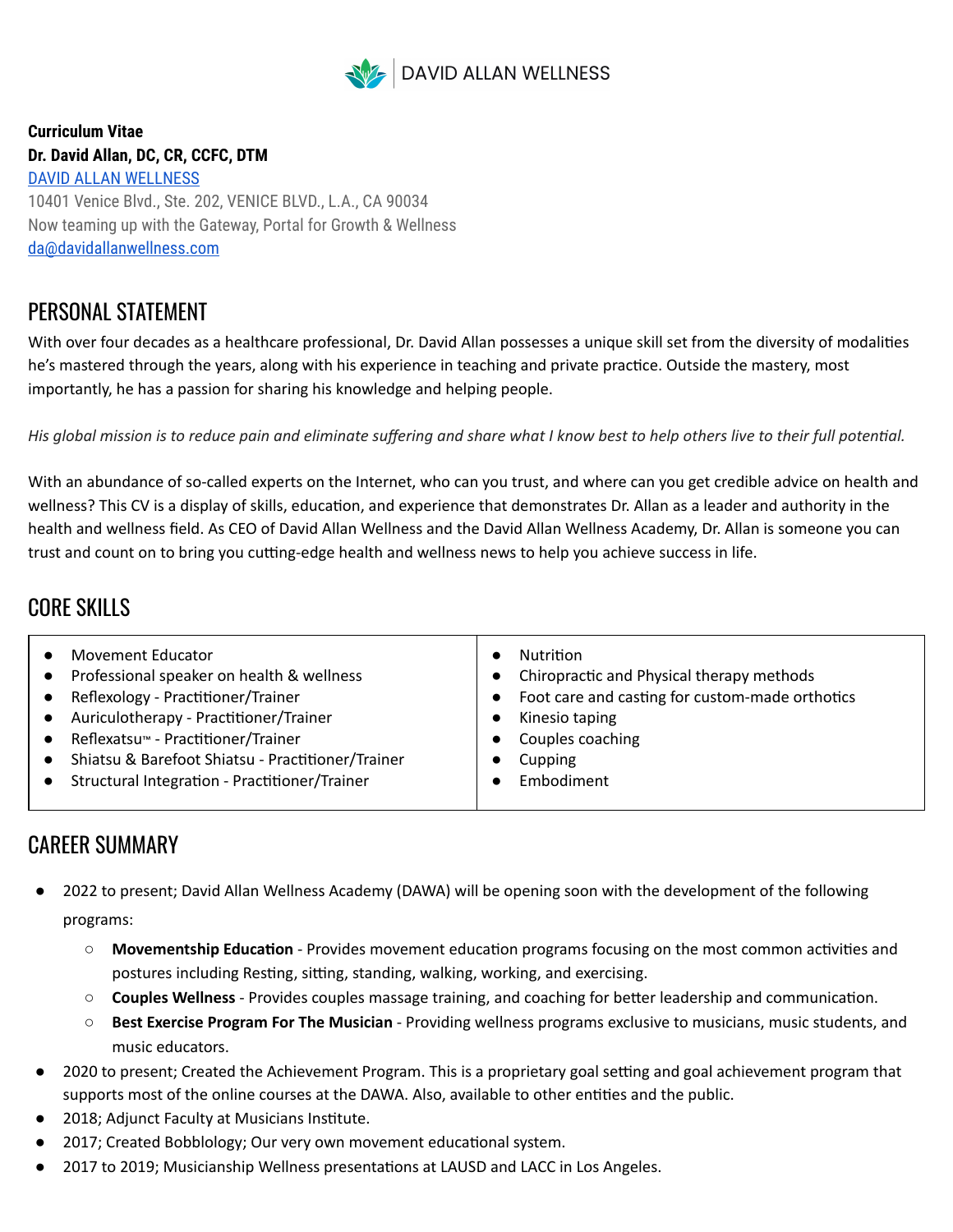- 2014; Created Don't Stand Up Straight A New Twist on Good Posture.
- 2012; Created Dr. Allan's Deep Tissue Toolkit.
- 2010 to present; Created the David Allan Wellness brand featuring the Rocketship Wellness Philosophy, along with Rocketship Mind, Rocketship Body, and Rocketship Nutrition.
- 2009; CEO of DAGIIT (Dr. Allan's Global Institute of Integrated Touch); now under the brand of David Allan Wellness.
- 1987 to present; Instructor and professional speaker at various massage schools, bodywork associations, and conferences globally presenting chiropractic methods, nutrition, bodywork, Auriculotherapy HP™, and movement education.
- 2009; Created Auriculotherapy HP™ (Auriculotherapy for Health & Prevention).
- 1999; Created Reflexatsu™
- 1990 to 2000; Post-graduate studies instructor at Cleveland Chiropractic College on Myofascial techniques and soft tissue manipulation part 1 and 2.
- 2000; Created Power Shiatsu Moves™.
- 1995 to 1999; Created Allan Moves Soft Tissue Technique series for the back, neck, chest, leg, foot, forearm, and hand.
- 1991 to present; Licensed to practice Chiropractic.
- 1990; Attained a doctor of chiropractic degree from Cleveland Chiropractic College in Los Angeles.
- 1987; Created the Reflex Reflexology Foot Chart and then revised it in 2015.
- 1985 to 1990; Attended chiropractic college, and maintained a private practice in bodywork and movement education.
- 1985 to present; Continue to learn various forms of healing and nutrition. See education and qualifications. Was part of an informal team of reflexologists to help formulate the reflexology profession globally and in the United States.
- 1982 to 1985; Practiced and taught reflexology, and learned additional skills in bodywork with various mentors and small workshops. Explored many other health modalities including nutrition and mind-body therapies.
- 1978 to 1981; Came to Los Angeles from Miami Beach to attend the Guitar Institute of Technology, and work as a musician.

### PROFESSIONAL EDUCATION

- 2021; Achieved DTM (Distinguished Toastmaster) Award.
- 2020 to 1982; Over 10,000 hours of education (and continuing in): Chiropractic, Structural Integration, Shiatsu, Barefoot Shiatsu, Reflexology, Auriculotherapy, Acupressure, Movement Education methods - Embodiment, Feldenkrais Method, and the Alexander Technique, Mind-Body therapies, Hypnotherapy methods, Sound healing, and others.
- 2018; to present Independent study with Charles Siemers, BSAAE, Advanced Rolfer.
- 2016; Independent training with Ethan Kind, MM, ACAT (Alexander Technique).
- 1999 to 2005; Independent study with Dr. Li-Chun Huang, MD, for auriculotherapy.
- 1993; Certified in Chiropractic Foot Care (CCFC).
- 1993; Independent study with Dr. Arnold Ross, DPM, for Advanced Foot Care and casting foot orthotics.
- 1992 to present; Board certified with the American Reflexology Certification Board (ARCB).
- 1991 to present; California Chiropractic state license.
- 1991 to present; 24 hours of CEU required to maintain chiropractic license
- 1990; Certified by the National Board of Chiropractic Examiners California.
- 1990; Cerfied by the American Red Cross in Backcare.
- 1985; Certified in Reflexology by the International Institute of Reflexology.
- 1982 to 1985; Cerfied Embodiment Teacher training with Dr. R. Grant Ramey of Embodiment.
- 1982 to 1985; Independent study with Dr. R Grant Ramey, Ph.D., for Embodiment training and movement education.
- 1982; Initial training in Reflexology, and then certified by the American Institute of Reflexology.
- 1982; Founder and Developer of Reflex Reflexology Programs.
- 1982; Independent study with David Wronski, Advanced Rolfer.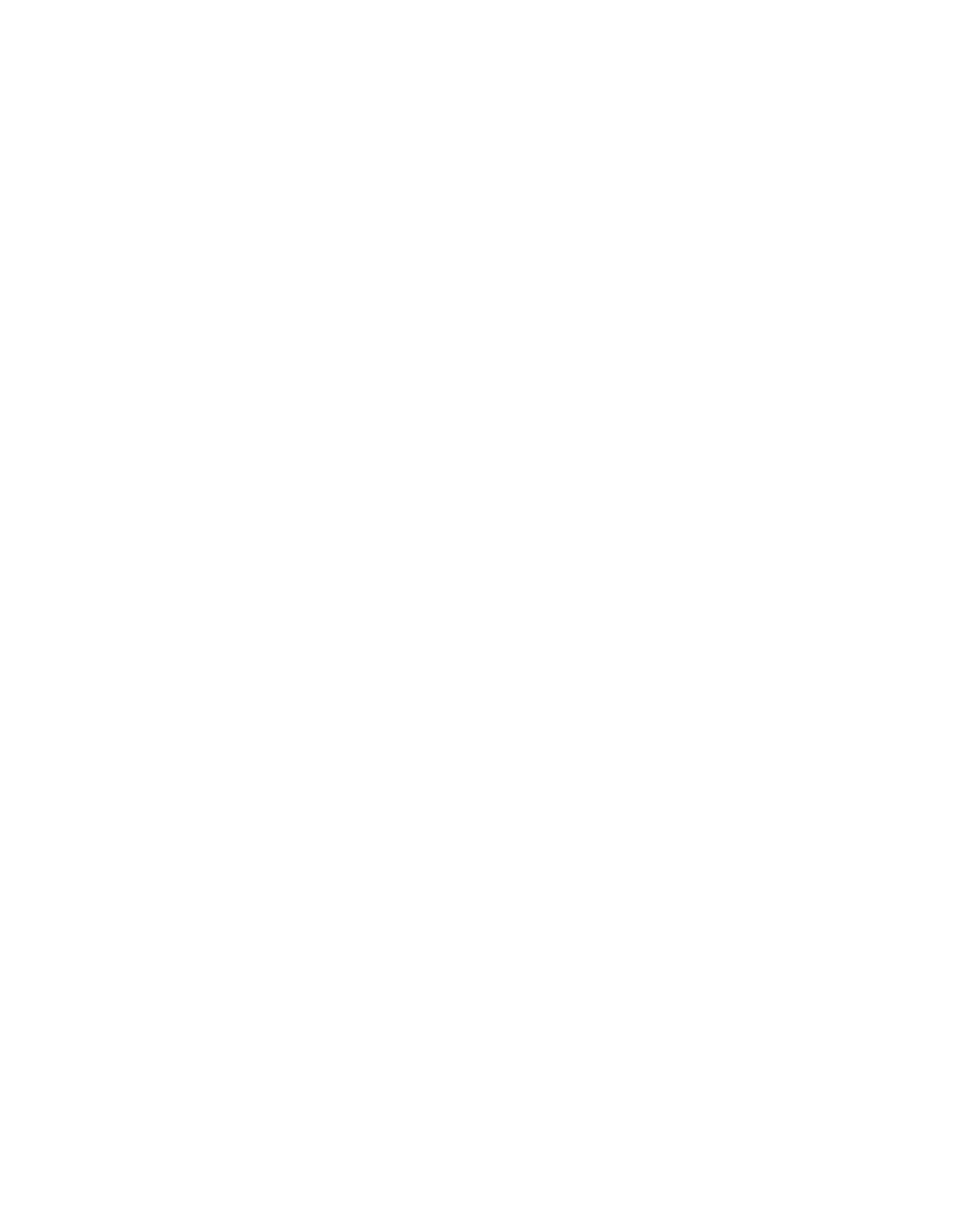## MEMBERSHIPS

## SOCIAL MEDIA

| $\bullet$ | <u>Instagram</u> | <b>Meetup</b>  |
|-----------|------------------|----------------|
|           | <b>Facebook</b>  | <b>Twitter</b> |
|           | Linkedin         | YouTube        |
|           |                  |                |

# AUDIO & VIDEO PUBLICATIONS

| 2021 to present; Weekly 60-Day Achievement Program                  | 2015; How to cast the foot for custom-made orthotics         |
|---------------------------------------------------------------------|--------------------------------------------------------------|
| (60DAP) Live Podcast                                                | 2014; What is AHP? It's Auriculotherapy for health and       |
| 2021 Podcast interview with Dr. David Allan Episode 51<br>$\bullet$ | prevention                                                   |
| by Corpbonore                                                       | 2014; Don't stand up straight - a new twist on good          |
| 2019; Interview with MINDBODY RADIO<br>$\bullet$                    | posture for MASSAGE Magazine                                 |
| 2018 to present; Musicianship Wellness videos for RWA<br>$\bullet$  | 2014; The ultimate client setup for MASSAGE Magazine         |
| 2019; Aerial Yoga Swing with Dr. David Allan<br>$\bullet$           | 2014; CLASSIC: Foot joint mobilization techniques            |
| 2019; All about guitar show with Jeff Floro<br>$\bullet$            | 2013; One way to open a young coconut right and              |
| 2018; EMBODICHAIR™ Operating Instructions<br>$\bullet$              | left-handed                                                  |
| 2018; Interview series with Dr. R. Grant Ramey, Ph.D.<br>$\bullet$  | 2012; Reflexatsu™ promo                                      |
| 2018; Foam Roller Suggestions; Great for Posture                    | 2012; Reflexology: new concepts and application candid       |
| Slumpers                                                            | class video                                                  |
| 2017; Couplesship Wellness videos for RWA<br>$\bullet$              | 2011; Office Instructional videos Including What is a        |
| 2017; Healthy meal suggestions for breakfast, lunch, and            | chiropractic adjustment?, Sample chiropractic treatment      |
| dinner                                                              | routine, What is ultrasonic diathermy?, Hot stone            |
| 2017; Musicianship Wellness: Perfect Performance and<br>$\bullet$   | massage, Auriculotherapy HP for health and prevention,       |
| Eliminate Injuries                                                  | and Ultimate foot massage                                    |
| 2017; Movement therapy for hospice patient part 1 to 3<br>$\bullet$ | 2010; Power Shiatsu Moves Training Part 1 to 13<br>$\bullet$ |
| 2017; All about guitar show talks music education at                | 2010; DAGIIT is Dr. Allan's Global Institute of Integrated   |
| LAUSD                                                               | <b>Touch PROMO</b>                                           |
| 2017; Barefoot shiatsu routine with comments<br>$\bullet$           | 2009; Introduction to Auriculotherapy HP™                    |
| 2017; Seated massage routine - easy!<br>$\bullet$                   | 2009; Exclusive interview with Dr. Li-Chun Huang, M.D.       |
| 2017; Excerpt of Power Shiatsu Moves™ Seminar: DAGIIT               | and Auriculotherapy                                          |
| <b>Teaching Sample</b>                                              | 2001; Advanced Concepts & Application in Reflexology         |